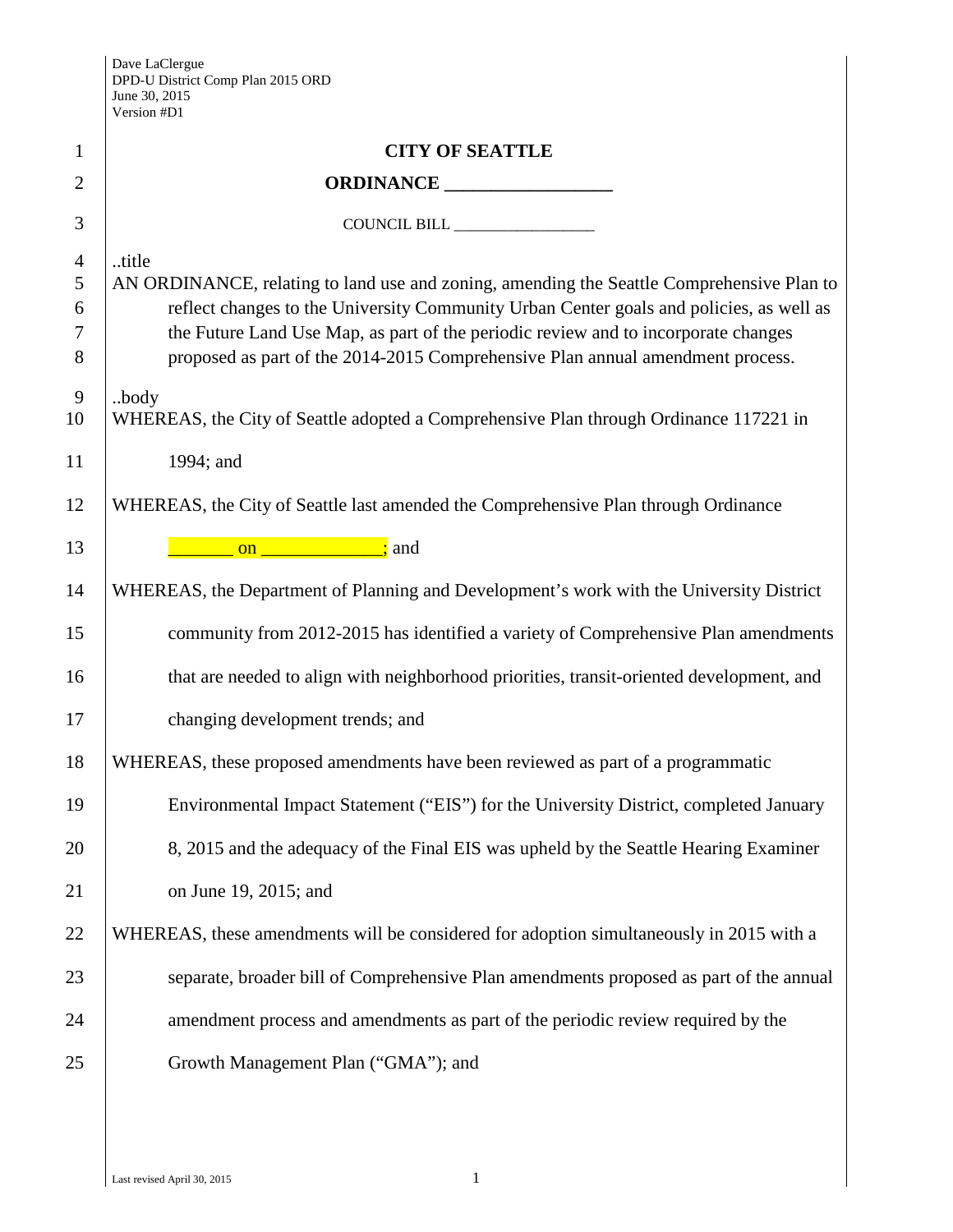| $\mathbf{1}$   | WHEREAS, the Council's Planning, Land Use and Sustainability Committee held a public                                                                                                                                                                                                                                                                              |  |
|----------------|-------------------------------------------------------------------------------------------------------------------------------------------------------------------------------------------------------------------------------------------------------------------------------------------------------------------------------------------------------------------|--|
| $\overline{2}$ | hearing on [insert date];                                                                                                                                                                                                                                                                                                                                         |  |
| 3              | WHEREAS, the Council's Planning, Land Use and Sustainability Committee met on <i>date</i> to                                                                                                                                                                                                                                                                      |  |
| $\overline{4}$ | consider the proposed amendments; and                                                                                                                                                                                                                                                                                                                             |  |
| 5              | WHEREAS, these proposed amendments have been reviewed and analyzed by the Department                                                                                                                                                                                                                                                                              |  |
| 6              | of Planning and Development and considered by the Council; and                                                                                                                                                                                                                                                                                                    |  |
| $\overline{7}$ | WHEREAS, the City has provided for public participation in the development and review of                                                                                                                                                                                                                                                                          |  |
| 8              | these proposed amendments; and                                                                                                                                                                                                                                                                                                                                    |  |
| 9              | WHEREAS, the Council has reviewed and considered the Executive's report and                                                                                                                                                                                                                                                                                       |  |
| 10             | recommendations, public testimony made at the public hearing, and other pertinent                                                                                                                                                                                                                                                                                 |  |
| 11             | material regarding the proposed amendments; and                                                                                                                                                                                                                                                                                                                   |  |
| 12             | WHEREAS, the Council finds that the amendments to be adopted are consistent with the Growth                                                                                                                                                                                                                                                                       |  |
| 13             | Management Act, and will protect and promote the health, safety, and welfare of the                                                                                                                                                                                                                                                                               |  |
| 14             | general public; NOW, THEREFORE,                                                                                                                                                                                                                                                                                                                                   |  |
| 15             | BE IT ORDAINED BY THE CITY OF SEATTLE AS FOLLOWS:                                                                                                                                                                                                                                                                                                                 |  |
| 16             | Section 1. The Seattle Comprehensive Plan, as last amended by Ordinance $\frac{1}{\sqrt{1-\frac{1}{\sqrt{1-\frac{1}{\sqrt{1-\frac{1}{\sqrt{1-\frac{1}{\sqrt{1-\frac{1}{\sqrt{1-\frac{1}{\sqrt{1-\frac{1}{\sqrt{1-\frac{1}{\sqrt{1-\frac{1}{\sqrt{1-\frac{1}{\sqrt{1-\frac{1}{\sqrt{1-\frac{1}{\sqrt{1-\frac{1}{\sqrt{1-\frac{1}{\sqrt{1-\frac{1}{\sqrt{1-\frac{1$ |  |
| 17             | amended as follows:                                                                                                                                                                                                                                                                                                                                               |  |
| 18             | A. Modify the University Community Urban Center Future Land Use Map, located in                                                                                                                                                                                                                                                                                   |  |
| 19             | section A-1 of the Land Use Element, and the University Community Urban Center boundary as                                                                                                                                                                                                                                                                        |  |
| 20             | shown on page 8-168 of the Comprehensive Plan, to redesignate several areas from Multifamily                                                                                                                                                                                                                                                                      |  |
| 21             | Residential to Commercial/Mixed Use; one half parcel from Single-Family Residential to                                                                                                                                                                                                                                                                            |  |
| 22             | Multifamily Residential; two parcels from Single-Family Residential to Commercial/Mixed Use;                                                                                                                                                                                                                                                                      |  |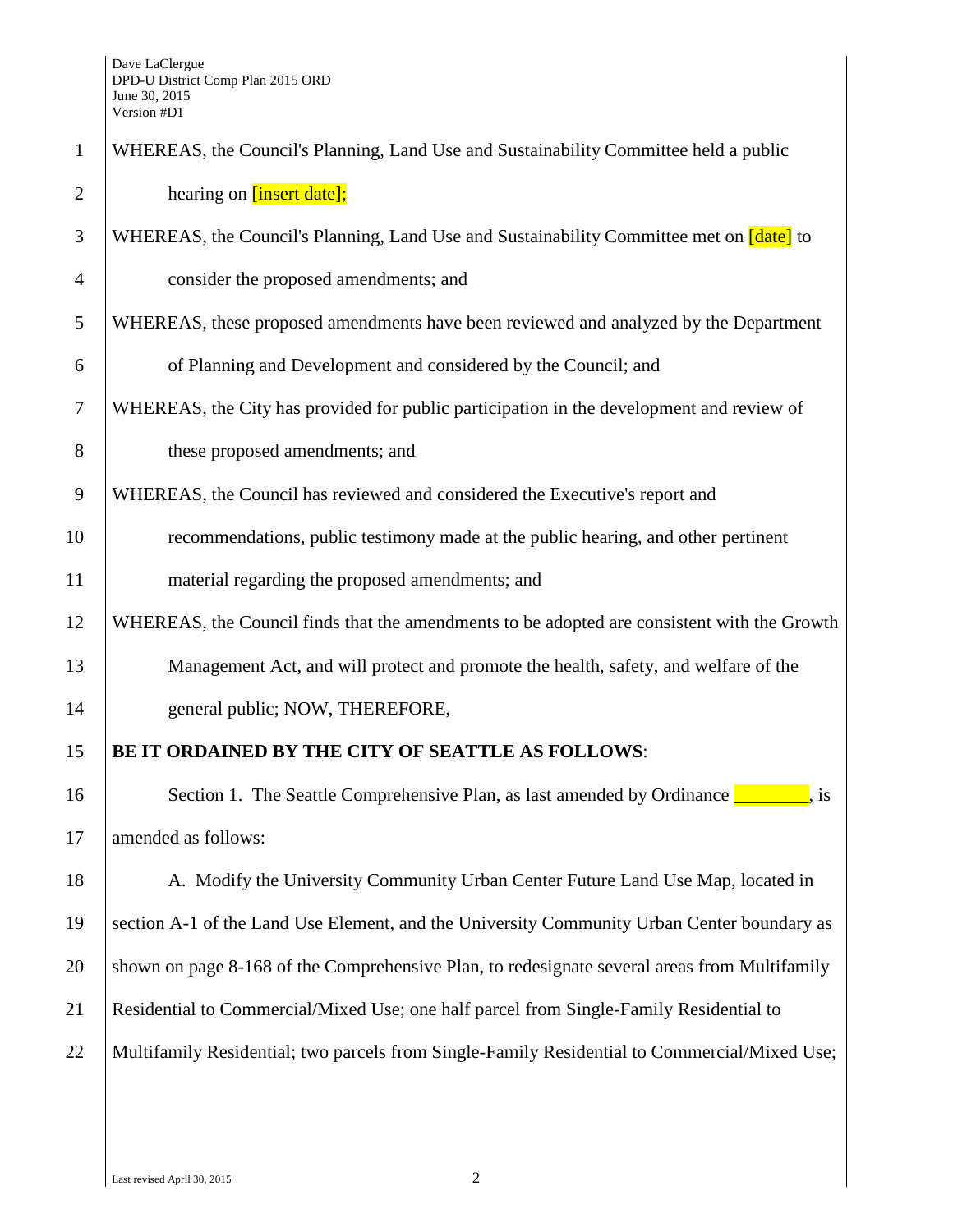## 1 and make modifications to the Urban Center boundary in the northwest portion of the

## 2 | neighborhood, as shown in Attachment 1.

3 B. Amend several policies and goals and remove several outdated figures in the

- 4 University Community Urban Center Plan, located in Section B-30 of the Neighborhood
- 5 Planning Element, as shown in Attachment 2.

6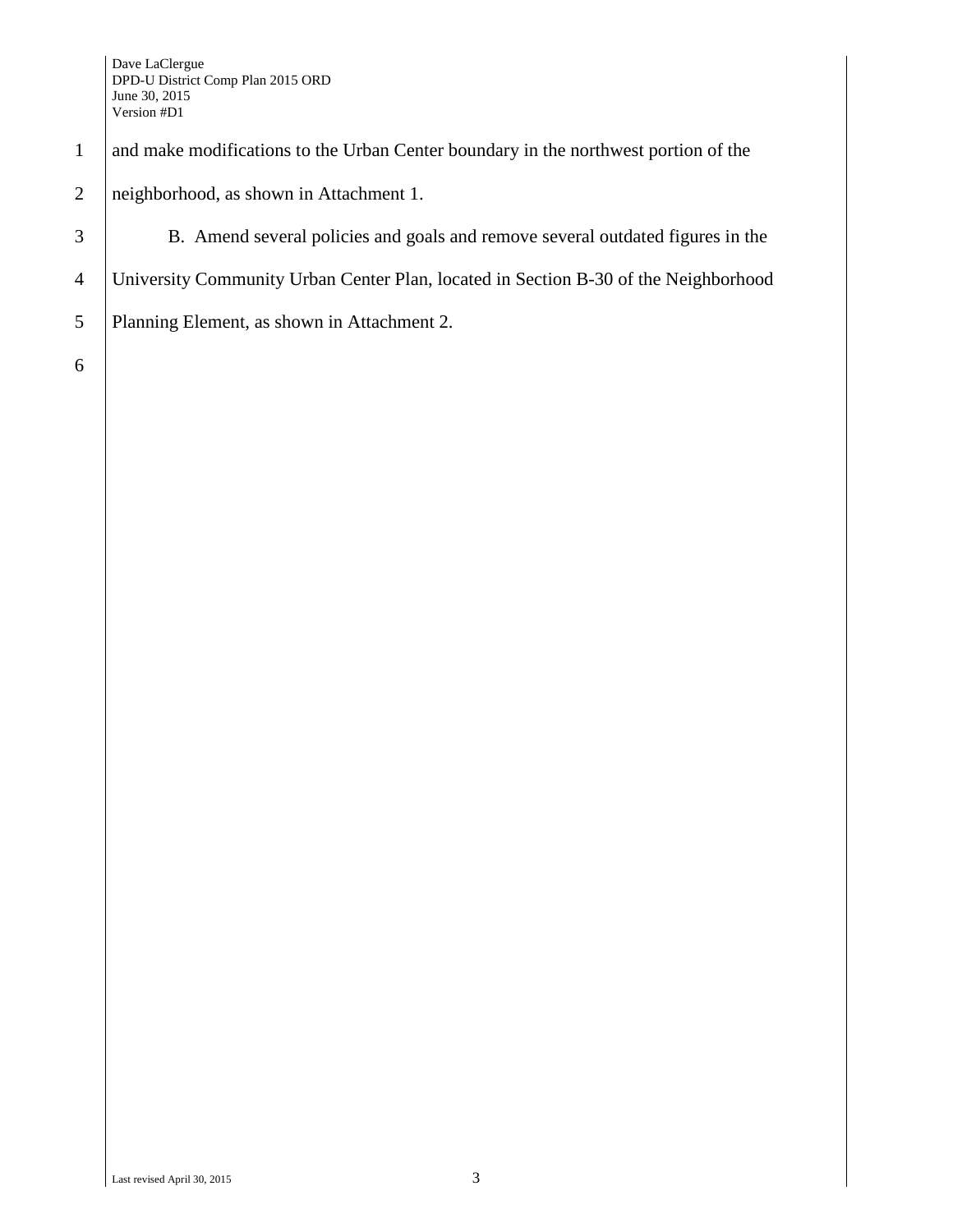Dave LaClergue DPD-U District Comp Plan 2015 ORD June 30, 2015 Version #D1

|                | $\mathbf v$ Cloid $\mathbf u$ D I                                                               |                                                                                           |  |
|----------------|-------------------------------------------------------------------------------------------------|-------------------------------------------------------------------------------------------|--|
| $\mathbf{1}$   | Section 2. This ordinance shall take effect and be in force 30 days after its approval by       |                                                                                           |  |
| $\overline{2}$ | the Mayor, but if not approved and returned by the Mayor within ten days after presentation, it |                                                                                           |  |
| 3              | shall take effect as provided by Seattle Municipal Code Section 1.04.020.                       |                                                                                           |  |
| $\overline{4}$ |                                                                                                 |                                                                                           |  |
| 5              | signed by me in open session in authentication of its passage this                              |                                                                                           |  |
| 6              |                                                                                                 |                                                                                           |  |
| $\overline{7}$ |                                                                                                 |                                                                                           |  |
| 8              |                                                                                                 |                                                                                           |  |
| 9              |                                                                                                 |                                                                                           |  |
| 10             |                                                                                                 |                                                                                           |  |
| 11             |                                                                                                 |                                                                                           |  |
| 12             |                                                                                                 |                                                                                           |  |
| 13             |                                                                                                 | the control of the control of the control of the control of the control of the control of |  |
| 14             |                                                                                                 | Edward B. Murray, Mayor                                                                   |  |
| 15             |                                                                                                 |                                                                                           |  |
| 16             |                                                                                                 |                                                                                           |  |
| 17             |                                                                                                 |                                                                                           |  |
| 18             |                                                                                                 |                                                                                           |  |
| 19             |                                                                                                 | Monica Martinez Simmons, City Clerk                                                       |  |
| 20             |                                                                                                 |                                                                                           |  |
| 21             |                                                                                                 |                                                                                           |  |
| 22             | (Seal)                                                                                          |                                                                                           |  |
| 23             |                                                                                                 |                                                                                           |  |
|                |                                                                                                 |                                                                                           |  |